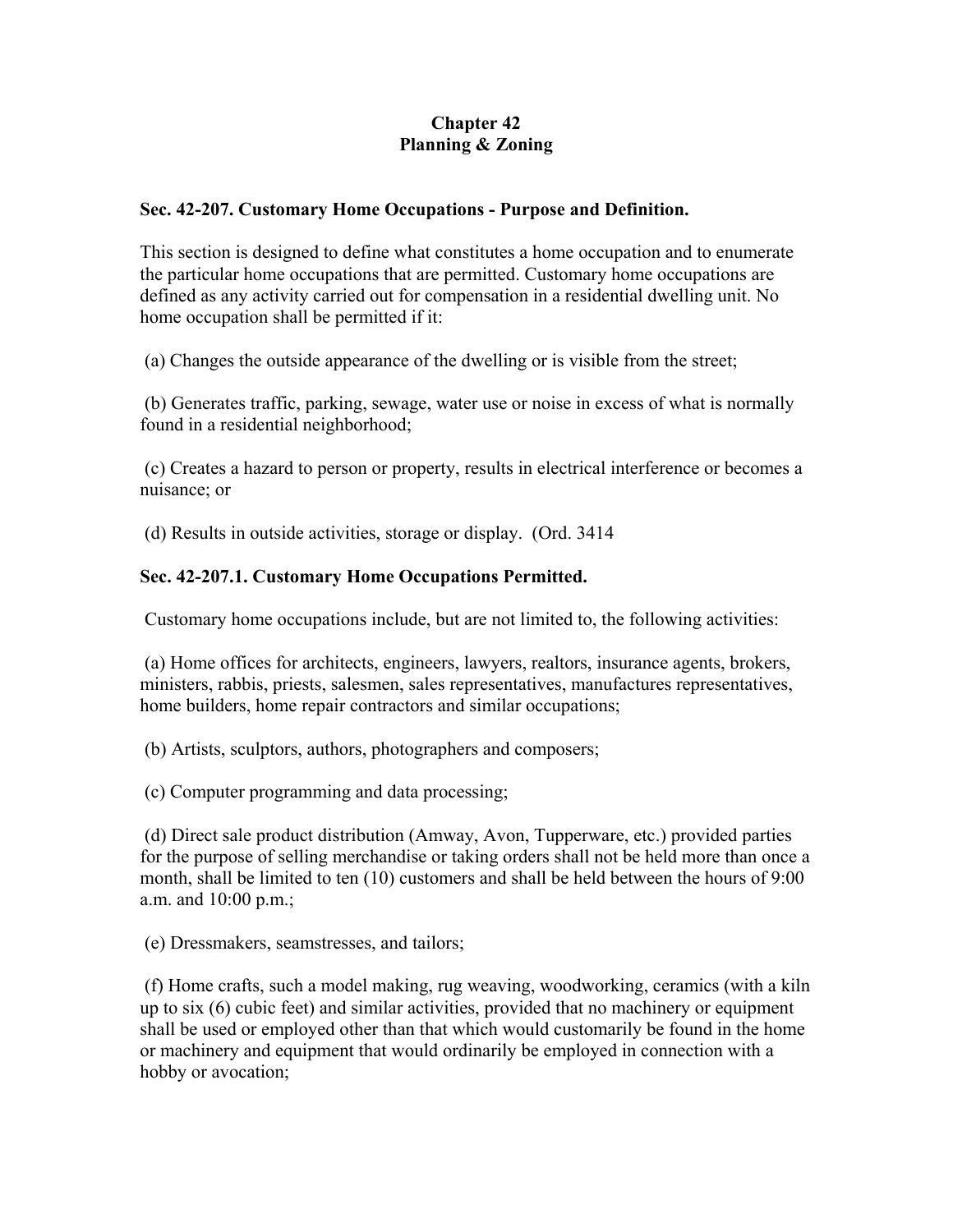(g) Mail order, not including retail sales from site;

(h) Music and art teachers or other tutoring services.

 (i) Renting sleeping rooms and serving meals to not more than two (2) persons not members of the family occupying the dwelling unit provided one ( 1 ) off-street parking space is provided for each person;

(j) Telephone answering service;

(k) Washing and ironing service;

 (l) "Work at home" activities where employees of a business, located at another location, perform work for the business in their own residence, provided all physical contact between the business and the employee occurs at the place of business and not the residence, other than the initial installation of any equipment or other work facilities. The work activities of the employee shall conform to all other requirements of this Section.

#### **Sec. 42-207.2. Use Limitations.**

 (a) No person other than someone related by blood, marriage, adoption or custodial relationship to the person conducting the home occupation and who also resides in the dwelling unit shall be employed in the home occupation;

 (b) The home occupation shall be conducted entirely within the principal residential building and shall be limited to one (1) room;

 (c) No manufacturing or processing of any sort whatsoever shall be done, except as permitted by Section 42-207.2. (6);

 (d) A one and one half (1 1/2) square foot unlighted sign may be used to advertise the presence or conduct of the home occupation;

 (e) No stock in trade, except articles produced by members of the family residing on the premises, shall be stored on the premises;

 (f) No alteration of the principal residential building shall be made which changes the character thereof as a dwelling;

 (g) The home occupation shall not produce offensive noise, vibration, smoke, electrical interference, dust, odors or heat. Any noise, vibration, smoke, electrical interference, dust odors, or heat detectable beyond the property lines or beyond the walls of the dwelling unit, if the unit is part of a multifamily structure, shall constitute a violation;